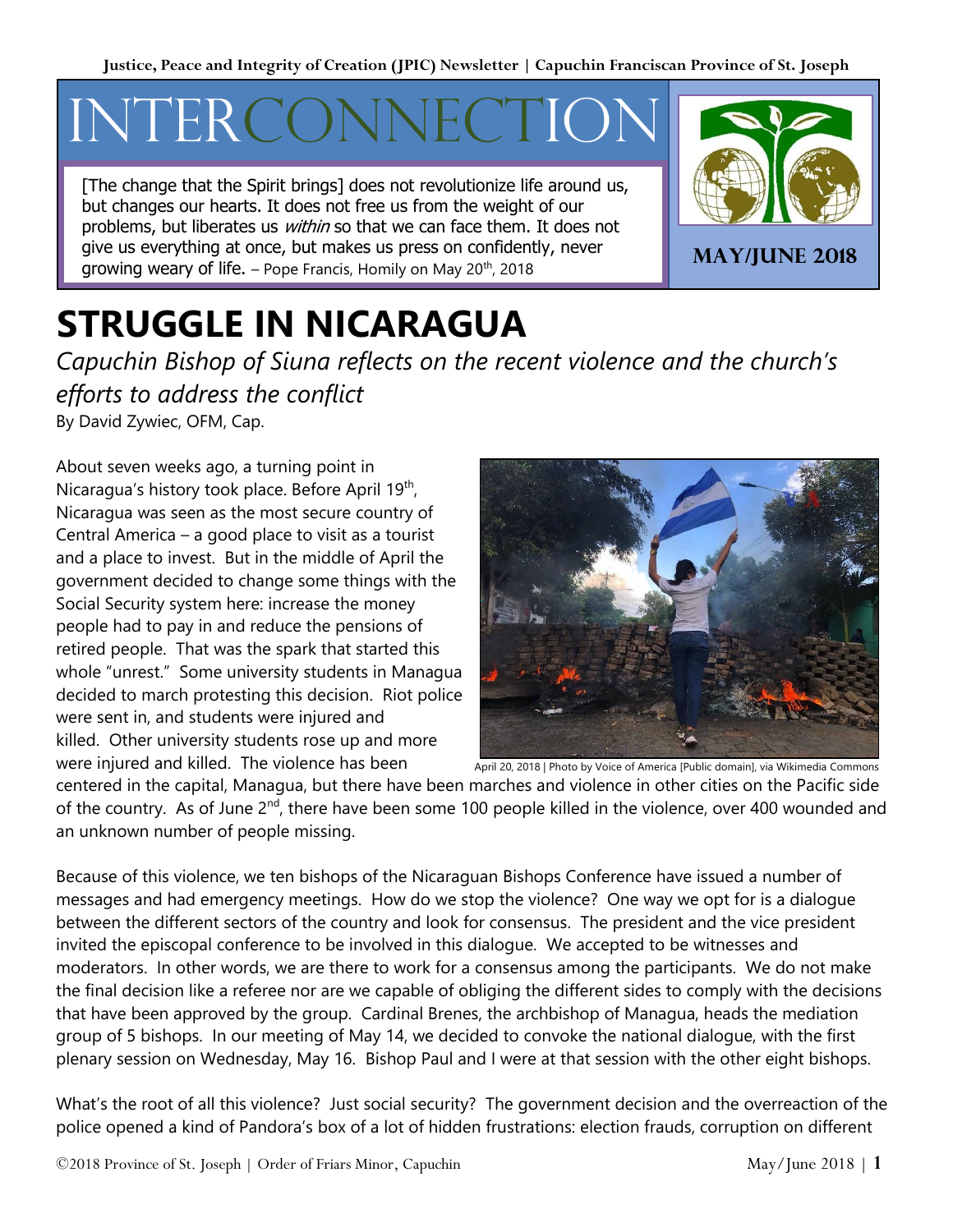#### **Justice, Peace and Integrity of Creation (JPIC) Newsletter | Capuchin Franciscan Province of St. Joseph**

#### INTERCONNECTION

levels of government, control of all branches of government by a single political party, to name a few. So, in this dialogue, there is an opportunity for different sectors to express themselves: students, farmers, ranchers, business people, civil society, Pentecostal churches, and the Atlantic Coast together with representatives of the national government. Together there are a little over 50 people in this dialogue.

Most of the violence has been caused by the national police and people affiliated with the party in power. But that's not to say that some police and militants of the government party have been killed or injured. The tragic part of all of this is that most of the people killed, injured or missing have been young and unarmed. And practically no one has been brought to trial. The government blames the opposition, and the opposition blames the government. As if the accusing side has been born without original sin and the other is possessed by the devil!



April 24, 2018 in Managua | Voice of America [Public domain], Wikimedia Commons

How is all this affecting the two dioceses, Bluefields and Siuna, on the Atlantic Coast, where your two brother Capuchins are? We have had marches both in favor and against the present government. They have been peaceful and with no police brutality. Some youth from our dioceses have been killed, but these were in Managua. One reporter was shot and fatally wounded in Bluefields some weeks ago. That's the only fatality that has occurred in the area.

Our big problem is roadblocks. As a form of

protest, people have set up roadblocks on the main roads. These are arteries that bring in food, medicine and other goods from Managua. At the same time, trucks take out milk and cattle to the Managua or Pacific side of the country. All this is either slowed down or paralyzed. So, in a lot of places people are running out of work and things like gas to cook with, medicines, sugar and other foodstuffs.

When is all this going to end, and how is it going to end? Only God knows. Last week the plenary session of the dialogue had two motions to be voted on. Neither one had consensus. So, plenary sessions were put on hold, and a group of 6 was formed to help get the dialogue going again. But Wednesday, May 30, is Mother's Day here in Nicaragua. In Managua, a march was called in support of the mothers whose children were killed in the violence. It was peaceful, and thousands came out for the march. But it was attacked by sharpshooters, and more unarmed people were killed. When this is going on, one cannot have credible dialogue.

The Organization of American States is getting involved in this situation. They have a plan for calling elections next year – ahead of time. However, some people trust the OAS and others don't. And, in a kind of war situation, it's easy to think black and white: these people are with us and these people are against us. Pastorally and spiritually it is a challenge to place following Jesus first before any political option. Also, to realize that violence is not the solution to problems. And there will be a lot of reconciliation to be done in the future. Brothers, I hope this gives you a little idea of what we are going through here in Nicaragua. And I'm sure we can count on your prayers: that "Thy Will be done on earth as it is in heaven".